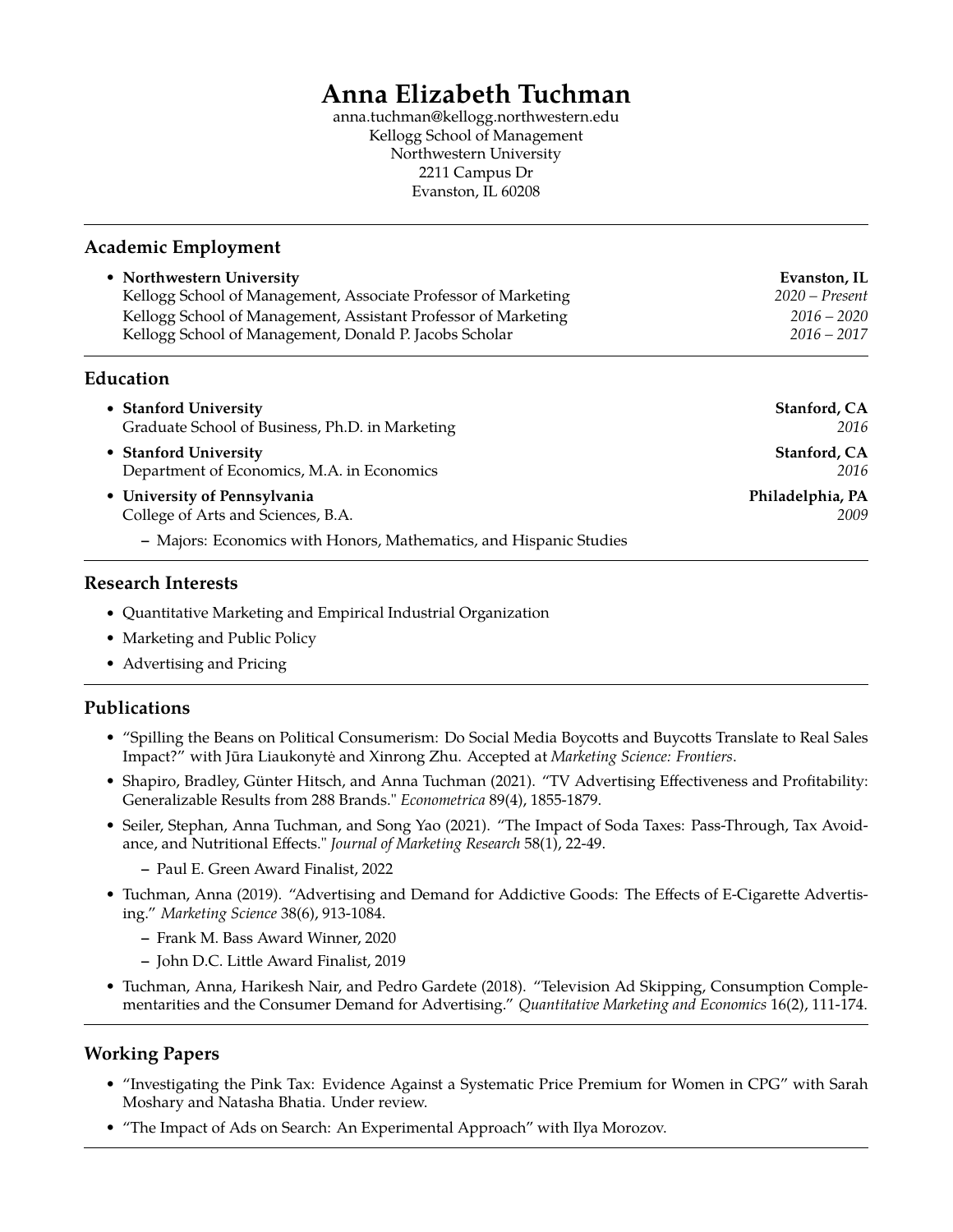# **Awards and Honors**

- Paul E. Green Award, Finalist (2022)
- Frank M. Bass Award, Winner (2020)
- John D.C. Little Best Paper Award, Finalist (2019)
- Sidney J. Levy Teaching Award
- University of Chicago Kilts Faculty Fellow
- ISMS Doctoral Dissertation Award
- Phi Beta Kappa
- Summa Cum Laude Penn
- Simon Kuznets Fellowship Award in Economics Penn Institute for Economic Research

# **Conference and Invited Presentations**

- "The Impact of Ads on Search: An Experimental Approach"
	- **–** Amazon Advertising Research Award Workshop, May 2022
- "Investigating the Pink Tax: Evidence Against a Systematic Price Premium for Women in CPG"
	- **–** Yale University, April 2022
	- **–** Virtual Quant Marketing Seminar, April 2022
	- **–** Temple University, March 2022
	- **–** Georgia Tech, November 2021
	- **–** Vrije Universiteit Amsterdam, November 2021
	- **–** Cornell Young Scholars Research Camp, April 2021
	- **–** University of Rochester QME Rossi Seminar, March 2021
- "TV Advertising Effectiveness and Profitability: Generalizable Results from 288 Brands"
	- **–** Advertising Research Foundation AUDIENCExSCIENCE, September 2021
	- **–** UC Berkeley Haas School of Business, December 2020
	- **–** INFORMS Annual Meeting, November 2020
	- **–** New York City Media Seminar Series, March 2020
	- **–** Marketing Analytics Symposium, Sydney, February 2020
	- **–** University of Chicago Booth Kilts Brown Bag, November 2019
	- **–** 12th Workshop on the Economics of Advertising and Marketing, Porto, July 2019
	- **–** Junior Faculty Development Forum at Washington University in St. Louis, May 2019
	- **–** Marketing Science, Philadelphia, June 2018
- "The Impact of Soda Taxes: Pass-Through, Tax Avoidance, and Nutritional Effects"'
	- **–** DePaul University Department of Economics, April 2020
	- **–** University of Chicago Booth Kilts Brown Bag, November 2019
	- **–** University of Michigan Ross School of Business, November 2019
	- **–** Quantitative Marketing and Economics, Philadelphia, October 2019
	- **–** Federal Trade Commission Bureau of Economics, September 2019
	- **–** University of Washington Foster School of Business, November 2018
	- **–** Cornell University Johnson School of Management, May 2018
	- **–** Marketing in Israel, Jerusalem, December 2017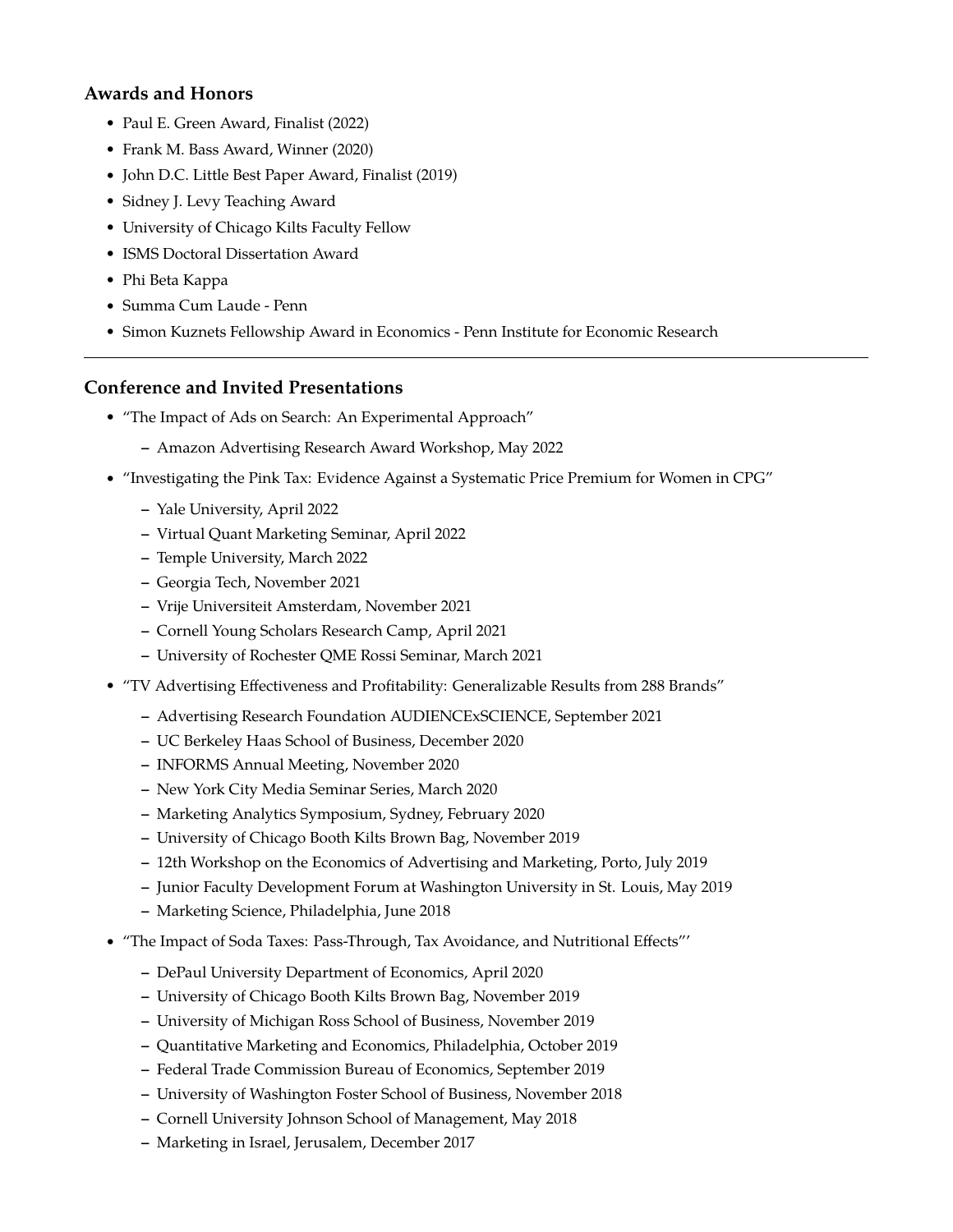- **–** Kellogg Marketing Camp, Evanston, September 2017
- **–** Stanford Quant Marketing Alumni Conference, August 2017
- "Advertising and Demand for Addictive Goods: The Effects of E-Cigarette Advertising"
	- **–** 9th Annual FTC Microeconomics Conference, Washington DC, November 2016
	- **–** 9th Workshop on the Economics of Advertising and Marketing, Vilnius, July 2016
	- **–** Marketing Science, Shanghai, June 2016
	- **–** International Industrial Organization Conference FTC Special Session, Philadelphia, April 2016
	- **–** UCSD Rady School of Business, November 2015
	- **–** Hong Kong University of Science and Technology, November 2015
	- **–** University of Pennsylvania Wharton School, November 2015
	- **–** University of Colorado Leeds School of Business, October 2015
	- **–** Northwestern University Kellogg School of Management, October 2015
	- **–** USC Marshall School of Business, October 2015
	- **–** UCLA Anderson School of Business, October 2015
	- **–** Washington University in St. Louis Olin Business School, October 2015
	- **–** University of Rochester Simon Business School, October 2015
	- **–** Yale School of Management, October 2015
	- **–** University of Chicago Booth School of Business, October 2015
	- **–** Columbia Business School, October 2015
	- **–** Harvard Business School, October 2015
	- **–** Emory University Goizueta Business School, October 2015
	- **–** Duke University Fuqua School of Business, September 2015
	- **–** UC Berkeley Haas School of Business, September 2015
	- **–** UTDallas Jindal School of Business, September 2015
	- **–** INSEAD, September 2015
- "Television Ad-Skipping, Consumption Complementarities and the Consumer Demand for Advertising"
	- **–** IRI Media Team All-Hands Meeting, Chicago, March 2019
	- **–** 10th Workshop on the Economics of Advertising and Marketing, Tbilisi, July 2017
	- **–** Quantitative Marketing and Economics, Los Angeles, October 2014
	- **–** Marketing Science, Atlanta, June 2014
	- **–** Trans-Atlantic Doctoral Conference, London, May 2014
	- **–** Wharton Customer Analytics Symposium, Philadelphia, June 2013

#### **Teaching**

- Retail Analytics, MBA elective (2016 Present)
- Quantitative Marketing: Intro to Theory and Empirical Methods, PhD seminar (2016 Present)
- Special Topics in Marketing: Marketing and Public Policy, PhD seminar (2020)